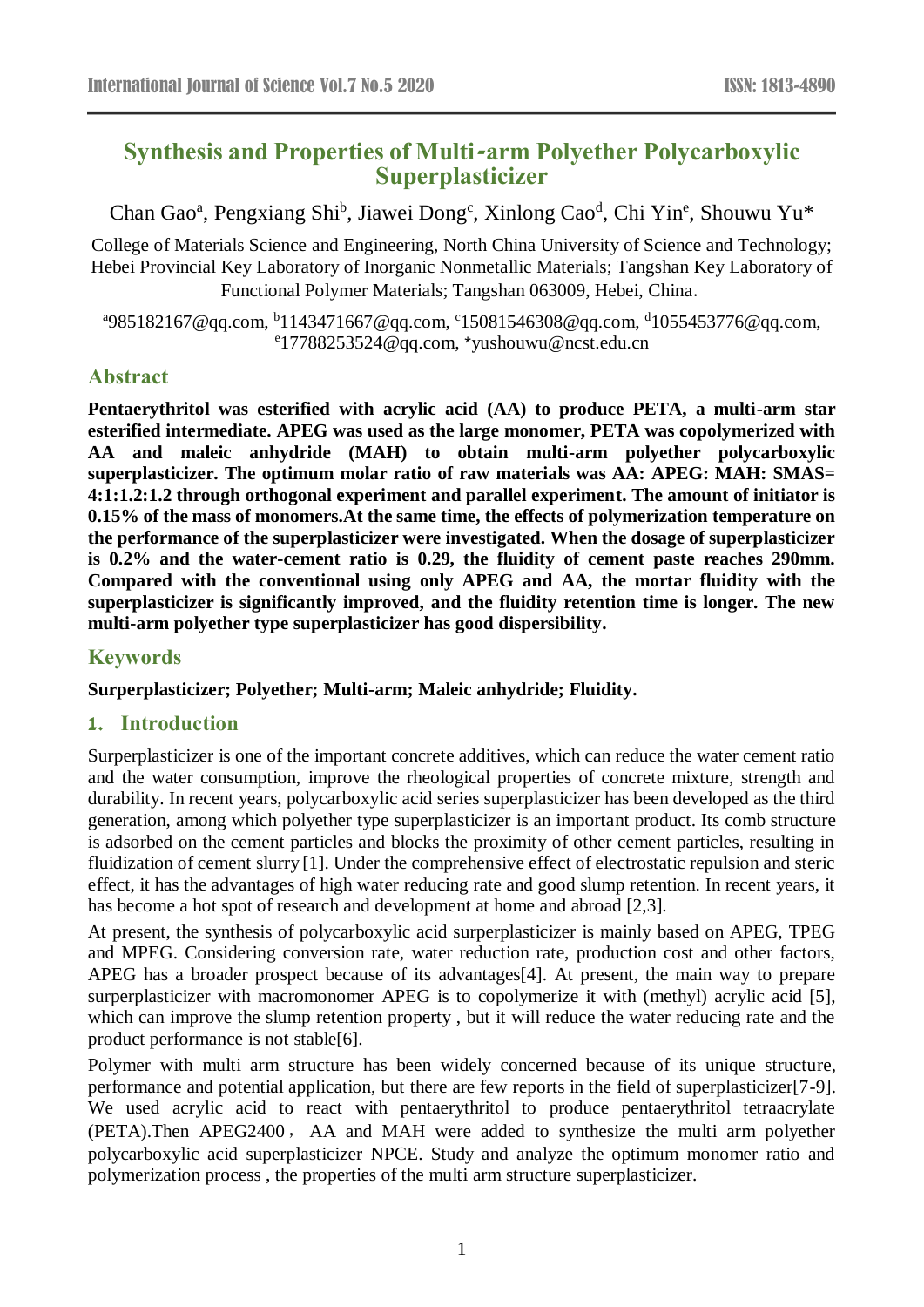### **2. Experimental**

### **2.1 Experimental materials and instruments**

#### **2.1.1 Materials**

Allyl polyoxyethylene ether (APEG2400), industrial grade. Acrylic acid (AA), analytical pure. Maleic anhydride (MAH), analytical pure.Pentaerythritol, analytical pure. Ammonium persulfate (PSAM), analytical pure.Sodium methacrylate sulfonate (SMAS), analytical pure. Sodium hydroxide, analytical pure. Deionized water.

Cement PO42.5. Sand, fineness modulus is 2.7.Gravel, particle size 2.5-31.5mm continuous grading.General polyether type superplasticizer SPCE, control group.

#### **2.1.2 Instruments**

JJ-1 electric mixer, constant temperature water tank, cement paste mixer, concrete mixer, VERTEXT 80V infrared spectrometer.

#### **2.2 Synthesis of superplasticizer.**

#### **2.2.1 Water reducing agent synthesis process**

Add PETA and AA solution to a four-neck round-bottom flask with a stirrer.Then add the catalyst, continue stirring and heating to generate a multi arm esterification product PETA. The synthesis schematic diagram is shown in Figure 1.



Represents the chemical structure of pentaerythritol except hydroxyl. Fig. 1 Synthesis of PETA intermediate.

After esterification, APEG2400 and maleic anhydride are added into the feed once. Heat to dissolve the raw material, stir continuously and raise the temperature to 65 ℃. Equip two constant pressure funnels to the device and add AA and PSAM solution.Add an hour under the premise of controlling the dropping speed, then raise the temperature to 80  $°C$ , and react for 6 hours at the constant temperature.The NaOH aqueous solution was used for adjusting the pH value to 6-7 followed by cooling to room temperature after reacting.Finally the surperplasticizer was obtained. The synthesis process is shown in Figure 2.



Fig. 2 Synthesis diagram of surperplasticizer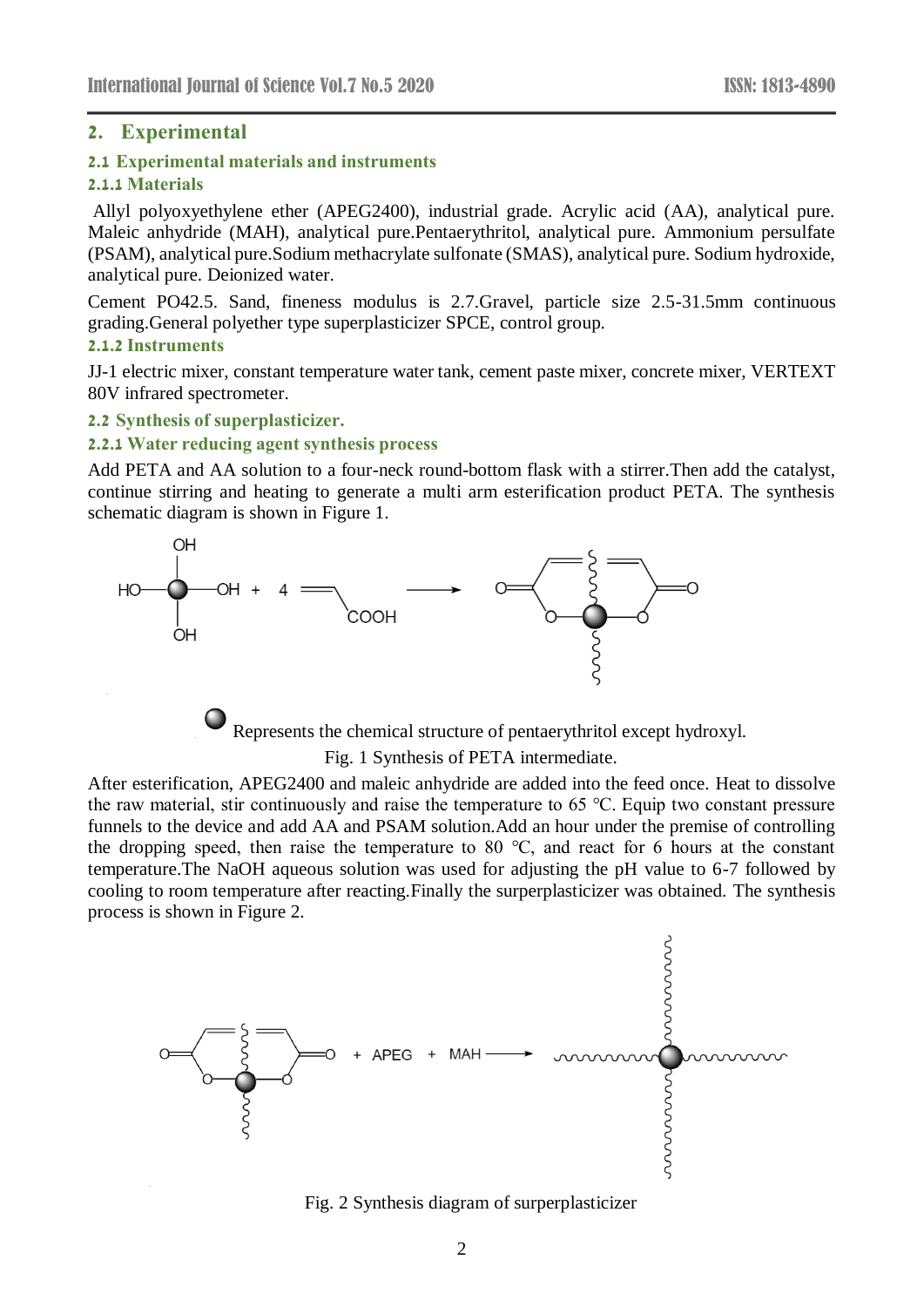In Fig. 2, part (a) of the product is an arm like branched chain of a multi arm compound, which is condensed by acrylic acid AA, APEG and MAH, its schematic structure is shown in Fig. 3.





## **2.2.2 Orthogonal experimental design of synthetic proportion of superplasticizer**

All the solutions in the experiment are prepared into 20% aqueous solution. Study the effects of chain transfer agent SMAS, small monomer AA, large monomer APMG and small monomer MAH on the properties of polymer products. Selecte four factors and three levels in the orthogonal experiment design. The orthogonal experiment design of  $L_9$  (3<sup>4</sup>) was adopted. See Table 1 for details.

| <b>Facters</b>             | Level 1 | Level 2 | Level 3 |
|----------------------------|---------|---------|---------|
| Molar fraction of SMAS/mol | 0.5     |         |         |
| Molar fraction of AA/mol   |         |         |         |
| Molar fraction of APEG/mol |         | 1.25    |         |
| Molar fraction of MAH/mol  |         |         |         |

| <b>Table 1</b> L <sub>9</sub> $(3^4)$ orthogonal experiment table |  |  |  |
|-------------------------------------------------------------------|--|--|--|
|-------------------------------------------------------------------|--|--|--|

Note: the molar fraction is the ratio of the mole number of the substance to the total mole number of the raw material.

#### **2.2.3 Determination of solid content**

Weigh the fully dried watch glass with a balance accuratly, weigh 5g of sample into the watch glass. Place it in a constant temperature drying oven, then dry it at  $105^{\circ}$  C for 8h to constant weight, and calculate its solid content as follows:

Solid content =

\n
$$
\frac{\text{Sample} \quad \text{quality}}{\text{Sampling}} \times 100\%
$$

### **2.2.4 Product analysis and performance testing**

The fluidity and water reducing rate of cement paste were tested according to GB8077-2000. The water-cement ratio was 0.29, and the amount of superplasticizer was 0.2%.

Carry out the concrete slump test according to GB8076-2008.

Test the mechanical properties of concrete according to GB / T50081-2002.

Apply the sample to the KBr tablet for infrared testing.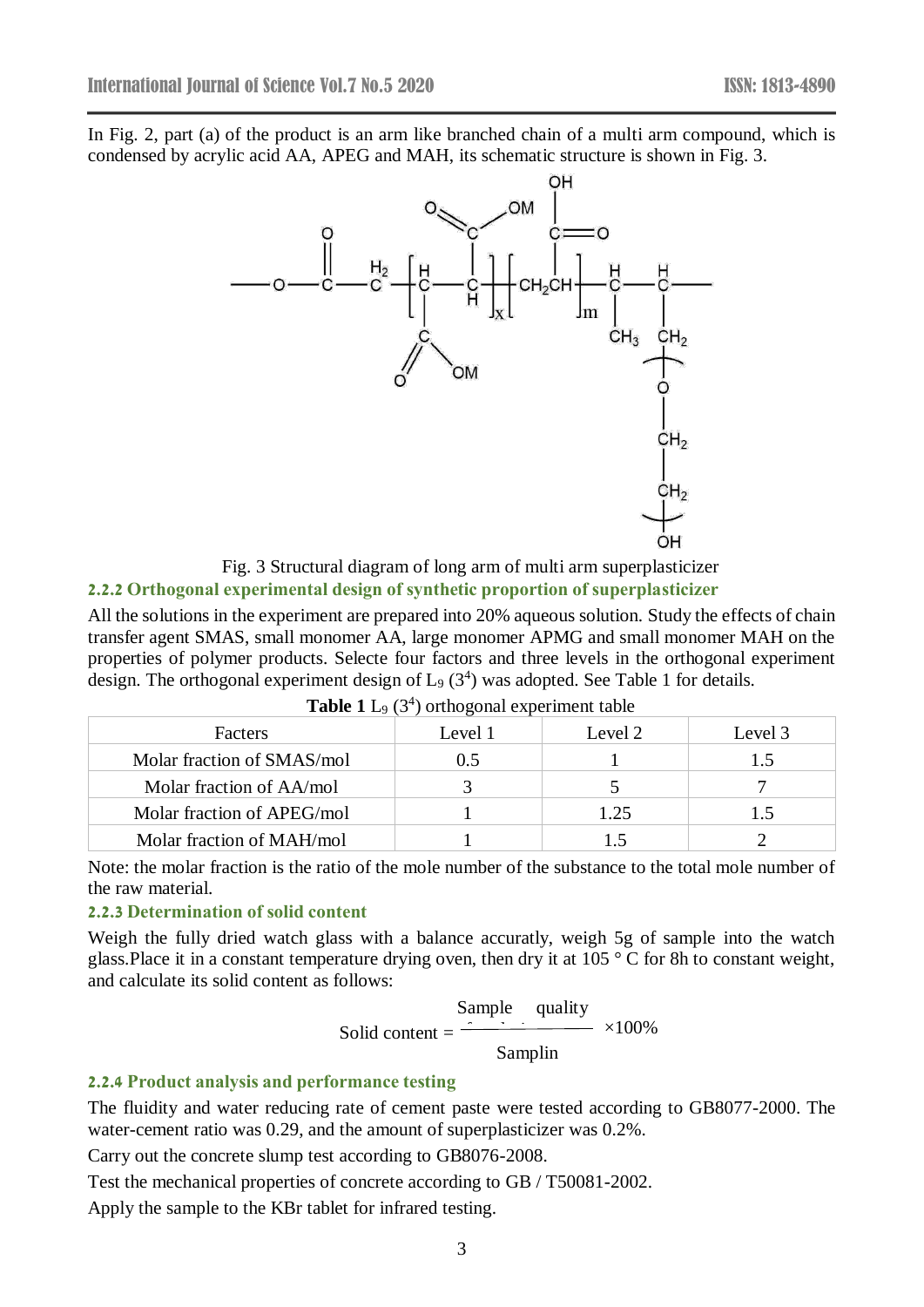### **3. Results and discussion**

#### **3.1 Orthogonal test results and analysis**

Record the initial fluidity of the cement paste and the fluidity at 60 minutes according to the ratio in the table. The experimental results and analysis details are shown in Table 2.

| Number         | Molar<br>fraction of<br>SMAS/mol | Molar<br>fraction of<br>AA/mol | Molar<br>fraction of<br>APEG/mol | Molar<br>fraction of<br>MAH/mol | Initial<br>fluidity<br>$/$ mm | 60 minutes<br>fluidity $/$<br>mm | Quantified<br>total value<br>$\ast$ |
|----------------|----------------------------------|--------------------------------|----------------------------------|---------------------------------|-------------------------------|----------------------------------|-------------------------------------|
|                | 0.5                              | 3.0                            | 1.00                             | 1.0                             |                               |                                  | $\theta$                            |
| 2              | 0.5                              | 5.0                            | 1.25                             | 1.5                             | 270                           | 245                              | 8                                   |
| 3              | 0.5                              | 7.0                            | 1.50                             | 2.0                             | 210                           |                                  | 3                                   |
| $\overline{4}$ | 1.0                              | 3.0                            | 1.25                             | 2.0                             | 295                           | 275                              | 8                                   |
| 5              | 1.0                              | 5.0                            | 1.50                             | 1.0                             | 130                           |                                  |                                     |
| 6              | 1.0                              | 7.0                            | 1.00                             | 1.5                             | 260                           | 190                              | 7                                   |
|                | 1.5                              | 3.0                            | 1.50                             | 1.5                             | 290                           | 280                              | 8                                   |
| 8              | 1.5                              | 5.0                            | 1.00                             | 2.0                             | 295                           | 280                              | 8                                   |
| 9              | 1.5                              | 7.0                            | 1.25                             | 1.0                             |                               |                                  | $\Omega$                            |
| $\mathbf R$    | 1.7                              | 2.3                            | 1.30                             | 7.3                             |                               |                                  |                                     |

**Table 2** Orthogonal test design and range table

\*Note: It is divided into corresponding scores of 1, 2, 3 and 4 according to the fluidity of cement paste 100-150, 150-200, 200-250 and 250-300; the quantized total value is the sum of the scores of initial fluidity and 60 minute fluidity.

The fluidity of the clean slurry reflects the dispersity. After the superplasticizer are added to the cement, they are directionally adsorbed on the surface of the cement. So that they have the same charge and generate electrostatic repulsion. The fluidity of the cement slurry increases because the cement particles change from agglomerated state to dispersed state, the flocculation structure is destroyed and the water wrapped in the flocculation center is released.

It can be seen from the analysis of range result that the amount of AA influences the dispersibility of superplasticizer. The larger the amount is, the lower the dispersibility is. Due to the increase of molecular weight of polymer, the increase of AA will increase the viscosity and the dispersion through the number of superplasticizer molecules per unit mass reducing. The difference between 60 minute and initial fluidity reflects the retention of superplasticizer fluidity, which is related to the gel action of superplasticizer. The increase of SMAS will not only increase the dispersity, but also affect the gelation [10]. The more the amount of superplasticizer is, the lower the adhesion and mobility will be. Because the chain transfer effect is too strong and the polymerization degree of the product becomes smaller due to the excessive amount of SMAS. Appropriate MAH can improve the retention of superplasticizer molecules on the dispersion of cement paste particles. Because anhydrides will gradually hydrolyze into dicarboxylic groups in a weak alkaline environment, giving the superplasticizer stronger polarity. So that it has a slow-release function. However, the molecular polarity will be too large along with large MAH content. It is not conducive to maintaining the repulsive force between the molecules of superplasticizer, so as to reduce the water reducing effect. Carboxyl group and sulfonic group can improve the steric resistance effect of superplasticizer. They can improve the fluidity of cement paste by forming a layer of solvated water film with lubrication effect on the surface of cement particles. Comparing the four factors, we can see that D is the main factor. A, B, C is the secondary factor, the best combination is A3, B2, C2, D2, so the best molar ratio of AA: APEG: MAH: SMAS is 4.0:1.0:1.2:1.2.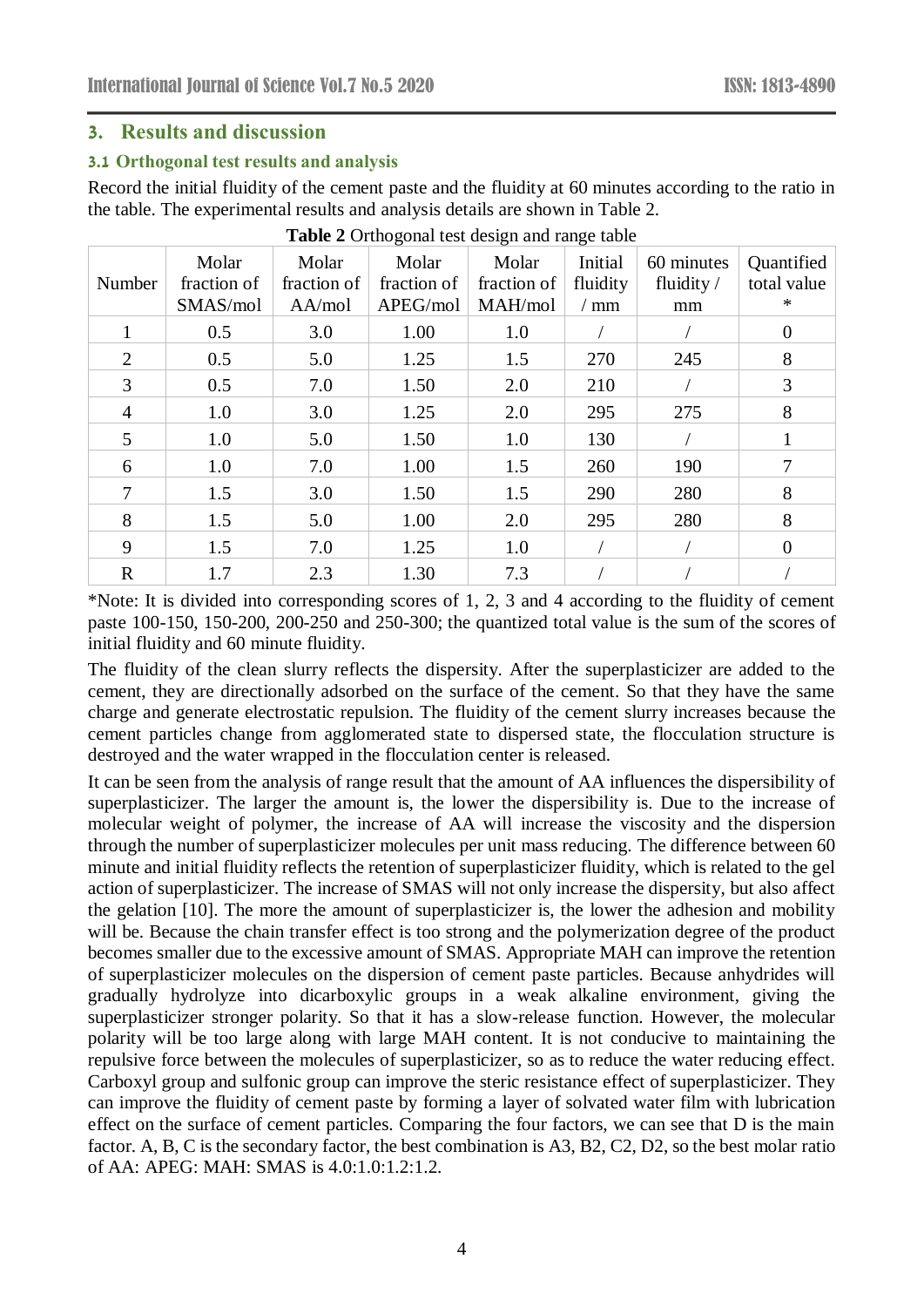#### **3.2 Effect of initiator dosage on the performance of superplasticizer**

Under the conditions of n (AA): n (APEG): n (MAH): n (SMAS) = 4.0:1.0:1.2:1.2 and polymerization temperature of 80 ℃, investigate the effect of initiator dosage on the performance of surperplasticizer. The results are shown in Figure 3.



Fig. 3 Effect of initiator dosage on performance of surperplasticizer

It can be seen from Figure 3 that the fluidity increases first and then decreases with the increase of initiator dosage, because the proper amount of initiator can effectively improve the conversion rate of monomer. But when the initiator dosage is too large and the initiation efficiency is high, the explosive polymerization may occur, so as to reduce the molecular weight of the polymer. Finally have a negative impact on the performance.

#### **3.3 Effect of polymerization temperature on properties of superplasticizer.**

Under the condition of  $n(AA)$ :  $n(APEG)$ :  $n(MAH)$ :  $n(SMAS) = 4.0:1.0:1.2:1.2$ , the initiator amount accounts for 0.15% of the mass of monomer, investigate the effect of polymerization temperature on the performance of surperplasticizer. The results are shown in Figure 4.



Fig. 4 Effect of polymerization temperature on properties of superplasticizer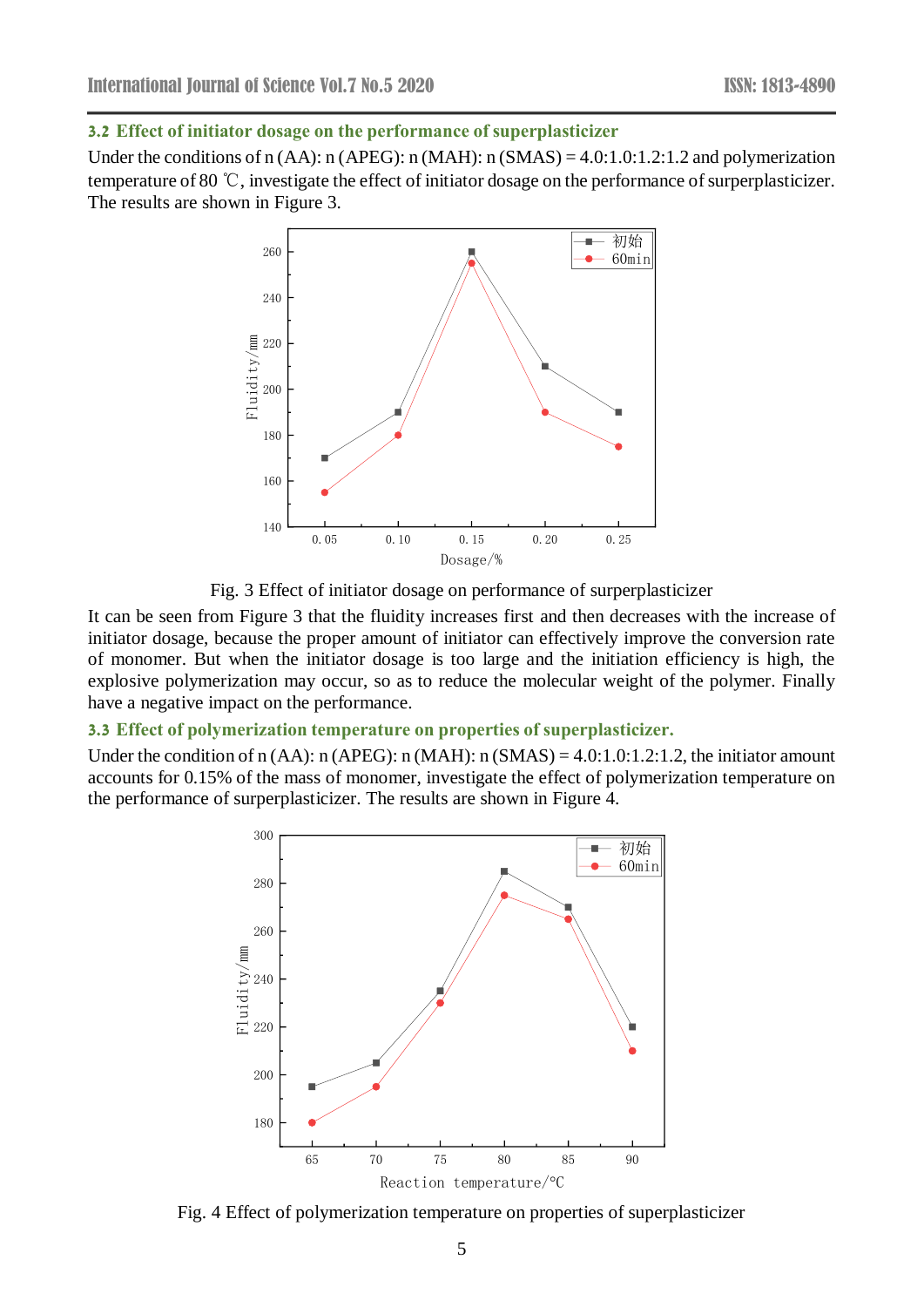The polymerization temperature affects the molecular weight of the product and produces side reactions. It can be seen from Fig. 4 that the fluidity of the surperplasticizer puree is the largest at 80 ℃, and the fluidity first increases and then decreases with the increase of temperature. Because the initiator efficiency is low when the temperature is low, the residual amount of the initiator is large, the concentration of free radicals is low, which leads to the low monomer conversion rate. And finally slow or even impossible polymerization. When the temperature is too high, the initiator decomposes quickly. It leads to the lack of sufficient initiator and the increase of side reactions. There may be polymerization of AA at high temperature, which makes it difficult to copolymerize with large monomers, and finally affects the dispersion of superplasticizer.

### **3.4 IR spectrum analysis of water reducing agent.**

The polyether type surperplasticizer NPCE, which is prepared by adopting the optimal molar ratio reaction. Infrared test it. The results are shown in Fig. 5.



Fig. 5 IR spectrum of polyether surperplasticizer

The peak of 2923.49  $cm^{-1}$  to the vibration corresponding to C-H may come from the end of the product side chain and the chain segment of polyoxyethylene - $CH_2CH(CH_3)O$ - and the carbon skeleton of the main chain - $CH_2CH_2$ - . In addition, 1727.13 cm<sup>-1</sup> corresponds to the stretching vibration of carbonyl  $C = 0$  of unsaturated carboxylic acid ester [10], which proves that there is ester group in the synthesis. The peak of 1352.32 cm<sup>-1</sup> is the bending vibration of methyl -CH<sub>3</sub>. The peak of 1106.62 cm<sup>-1</sup> is the stretching vibration peak of ether C-O. The peak of  $3417.21 \text{ cm}^{-1}$  corresponds to the stretching vibration O-H of associated carboxylic acid [11]. The peak of  $1649.28 \text{ cm}^{-1}$  is the stretching vibration double bond  $C = C$ . The analysis shows that the synthesized superplasticizer contains hydroxyl, carbonyl, ether and other functional groups. It is confirmed that the copolymerization between the monomers has taken place and the expected polyether type superplasticizer has been formed.

# **3.5 Performance of water reducing agent.**

The surperplasticizer prepared by NPCE is a light yellow liquid with solid content of 19.4%. Test NPCE for cement paste according to the national standard. The initial fluidity of cement paste reflects the adsorption, fluidity and construction performance of water reducing agent in the early stage of cement hydration. When the number of water reducing agent molecules adsorbed on the surface of cement particles is more, the fluidity of cement paste is better. However, the bleeding volume of the cement paste should also be considered when the fluidity is improved. When NPCE content is 0.2% and water cement ratio is 0.29, the initial net slurry fluidity of cement can reach 290mm. After 60 minutes, the net slurry fluidity of cement can be reduced to 270mm, and the bleeding water volume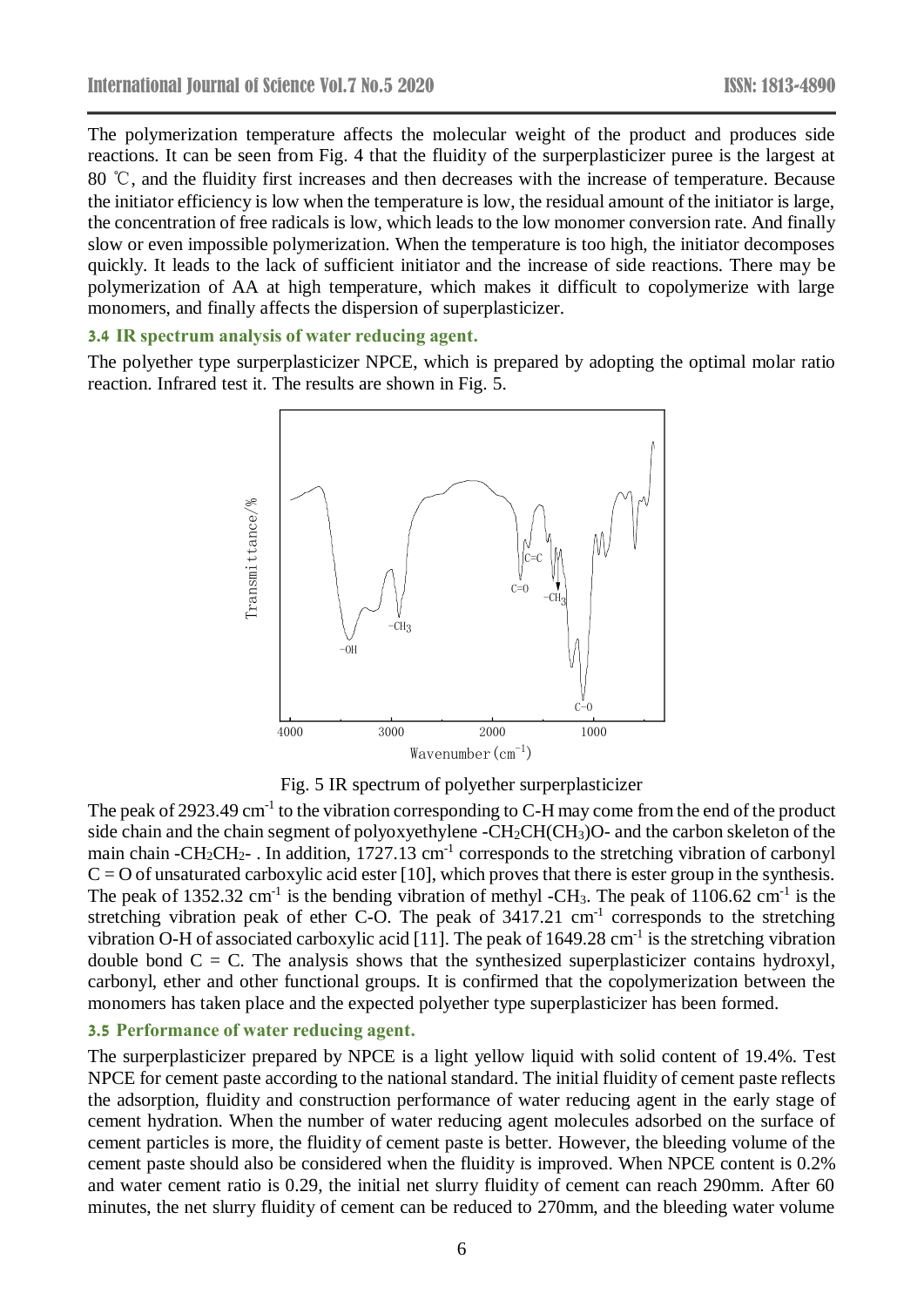is very low. It can be seen that the multi arm polyether type surperplasticizer makes the net slurry of cement have excellent fluidity and strong fluidity retention, which meets the engineering requirements

To test the application performance of concrete , NPCE water reducing agent is selected to compare with a common polycarboxylic acid water reducing agent SPCE.The concrete mix ratio is cement: Sand: Stone: water = 380:770:1090:168 (kg / cm<sup>3</sup>), and the water reducing agent content is 0.2%. The application performance of concrete is shown in Table 3.

| Name of water  | Water<br>Water<br>reduction rate<br>cement |               | Slump / expansion / mm |         | Compressive strength /<br>MPa |      |
|----------------|--------------------------------------------|---------------|------------------------|---------|-------------------------------|------|
| reducing agent | ratio                                      | $\frac{1}{2}$ |                        | lh      | 7d                            | 28d  |
| <b>NPCE</b>    | 0.442                                      | 30.9          | 227/615                | 223/612 | 55.6                          | 64.3 |
| <b>SPCE</b>    | 0.442                                      | 27.5          | 210/610                | 205/606 | 49.6                          | 58.7 |

| <b>Table 3 Performance data of concrete</b> |  |  |
|---------------------------------------------|--|--|
|---------------------------------------------|--|--|

It can be seen from table 3 that the water reducing rate and slump data of NPCE are higher than those of SPCE, and the slump loss is small, and the 28d compressive strength is greatly improved, so the performance of NPCE water reducing agent is better than that of commercial water reducing agent.

### **4. Conclusion**

(1) Using pentaerythritol and acrylic acid as raw materials to form the intermediate of multi arm through esterification, and then copolymerize it with AA, APEG and MAH to prepare multi arm polyether surperplasticizer. IR spectrum test showed that the expected structure was formed.

2) Orthogonal and parallel experiments determine the optimal reaction ratio n (AA): n (APEG): n  $(MAH)$ : n  $(SMAS) = 4.0$ : 1.0: 1.2: 1.2, the amount of initiator is 0.15% of the monomer.

3) Mix the product with cement at a dosage of 0.2%. Under the condition of water-cement ratio of 0.29, the initial fluidity of cement paste reached 290mm, and the fluidity of the paste and the slump retention of the mixed concrete are strong. Performance is better than commercially ordinary polycarboxylic acid surperplasticizer.

### **Acknowledgements**

College Student Innovation and Entrepreneurship Training Project (X2019094)

### **References**

- [1] Elżbieta Janowska-Renkas. The influence of the chemical structure of polycarboxylic superplasticizers on their effectiveness in cement pastes[J]. Procedia Engineering, 2015, 108: 575-583.
- [2] Sha Shengnan, Shi Caijun, Xiang Shuncheng, et al. Research progress in the synthesis technology of polycarboxylic acid water reducer [J]. Materials Herald, 2019, 33 (3): 558-568.
- [3] Qingtao Xu, Heping Gao, Jun Zeng, et al. Synthesis, working mechanism, and effectiveness of a novel corrosion‐inhibiting polycarboxylate superplasticizer for concrete[J]. Canadian Journal of Chemical Engineering, 2016, 94(10): 1909-1917.
- [4] Zhang Xinmin, Huo Lili, Fu Yan, et al. Modification and properties of polyether water reducer [J]. Concrete, 2010, 12: 61-64.
- [5] Zhang Ming, Duan Bin, Jia Jitang, et al. Synthesis of new type polycarboxylic acid-based highperformance water-reducing agent [J]. New Building Materials, 2010, 3: 84-87.
- [6] Zhang Zhiyong, Ran Qianping, Yang Yong, et al. Synthesis and properties of allyl polyoxyethylene ether based maleic anhydride superplasticizers [J]. New Building Materials, 2011, 6: 39-42.